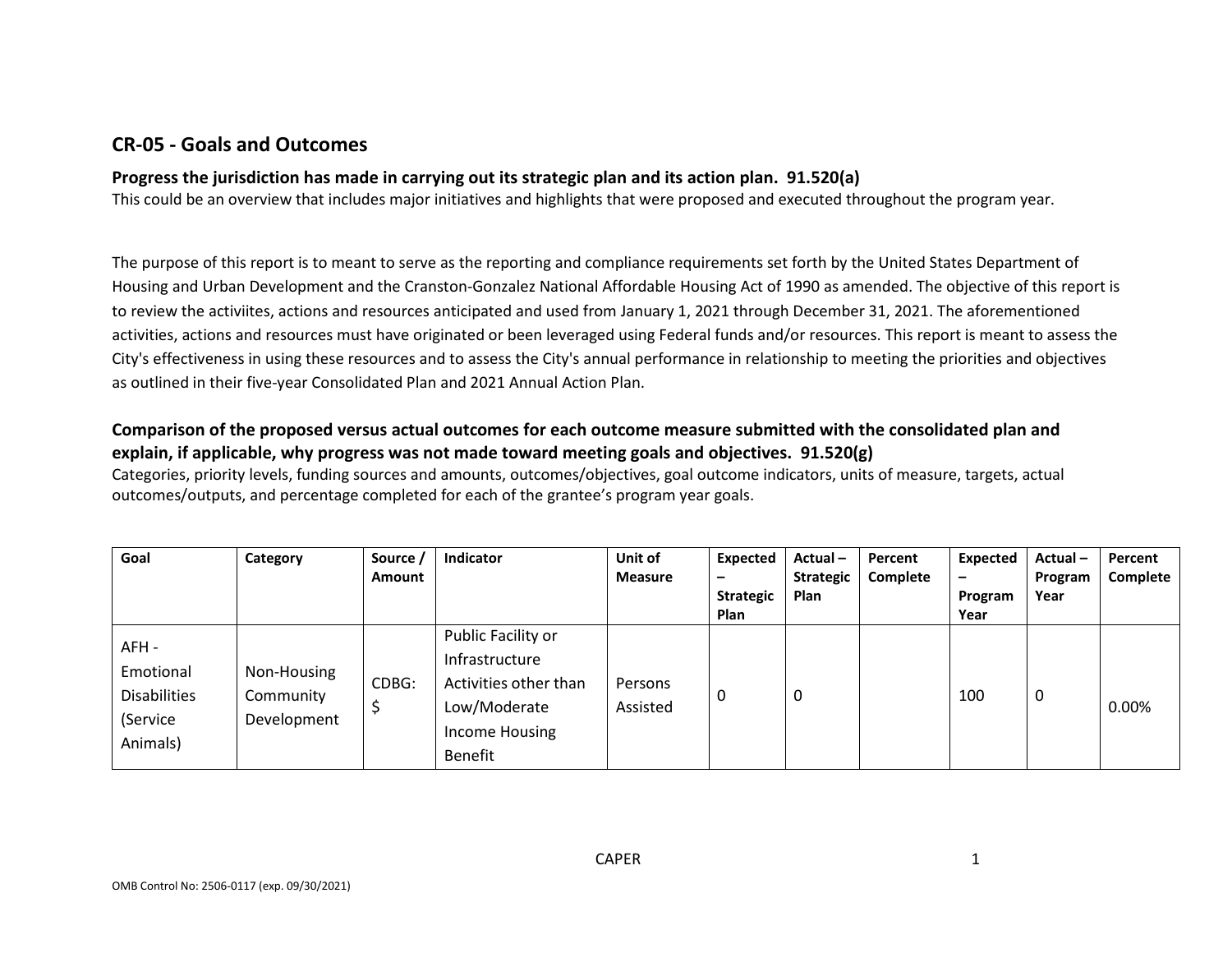| AFH-<br>Emotional<br><b>Disabilities</b><br>(Service<br>Animals) | Non-Housing<br>Community<br>Development | CDBG:<br>\$ | Other                                                                                                                    | Other                        | $\mathbf{1}$ | $\mathbf{1}$ | 100.00% |              |              |         |
|------------------------------------------------------------------|-----------------------------------------|-------------|--------------------------------------------------------------------------------------------------------------------------|------------------------------|--------------|--------------|---------|--------------|--------------|---------|
| AFH - Lack of<br>Lending to<br>Minority<br>Groups                | Non-Housing<br>Community<br>Development | CDBG:<br>\$ | Public Facility or<br>Infrastructure<br>Activities other than<br>Low/Moderate<br><b>Income Housing</b><br><b>Benefit</b> | Persons<br>Assisted          | 0            | 300          |         | 100          | 300          | 300.00% |
| AFH - Lack of<br>Lending to<br>Minority<br>Groups                | Non-Housing<br>Community<br>Development | CDBG:<br>\$ | Other                                                                                                                    | Other                        | $\mathbf{1}$ | 1            | 100.00% |              |              |         |
| AFH-<br><b>NIMBYism</b>                                          | Affordable<br>Housing                   | CDBG:<br>\$ | <b>Homeowner Housing</b><br>Added                                                                                        | Household<br>Housing<br>Unit | 0            | $\mathbf{1}$ |         | $\mathbf{1}$ | $\mathbf{1}$ | 100.00% |
| AFH-<br><b>NIMBYism</b>                                          | Affordable<br>Housing                   | CDBG:<br>\$ | <b>Homeowner Housing</b><br>Rehabilitated                                                                                | Household<br>Housing<br>Unit | 0            | $\mathbf{1}$ |         | $\mathbf 0$  | $\pmb{0}$    |         |
| AFH-<br>NIMBYism                                                 | Affordable<br>Housing                   | CDBG:<br>\$ | <b>Housing for Homeless</b><br>added                                                                                     | Household<br>Housing<br>Unit | 0            | $\mathbf 0$  |         | $\mathbf 0$  | $\pmb{0}$    |         |
| AFH-<br>NIMBYism                                                 | Affordable<br>Housing                   | CDBG:<br>\$ | <b>Housing for People</b><br>with HIV/AIDS added                                                                         | Household<br>Housing<br>Unit | 0            | 0            |         | $\mathbf 0$  | $\pmb{0}$    |         |
| AFH-<br><b>NIMBYism</b>                                          | Affordable<br>Housing                   | CDBG:<br>\$ | Other                                                                                                                    | Other                        | $\mathbf{1}$ | 1            | 100.00% |              |              |         |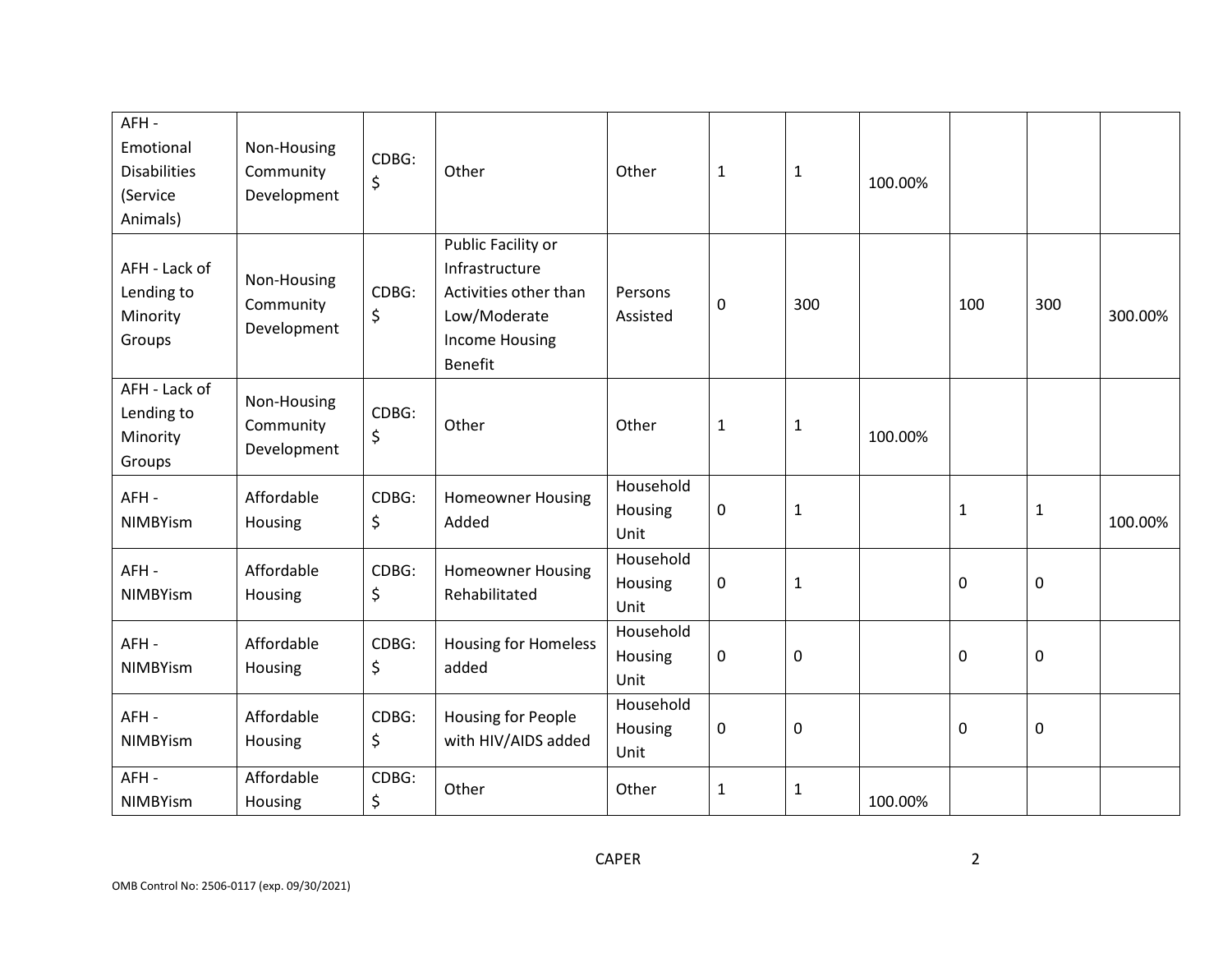| AFH-<br>Programmatic<br>Compliance                                 | Administration<br>& Planning            | CDBG:<br>$\frac{1}{2}$<br>CDBG-<br>CV: \$ | Other                                                                                                             | Other                        | $\mathbf 1$ | 1    | 100.00%   | $\mathbf{1}$ | $\mathbf{1}$ | 100.00% |
|--------------------------------------------------------------------|-----------------------------------------|-------------------------------------------|-------------------------------------------------------------------------------------------------------------------|------------------------------|-------------|------|-----------|--------------|--------------|---------|
| <b>AFH - Provision</b><br>of Decent, Safe<br>& Sanitary<br>Housing | Affordable<br>Housing                   | CDBG:<br>\$                               | Public service<br>activities for<br>Low/Moderate<br><b>Income Housing</b><br><b>Benefit</b>                       | Households<br>Assisted       | $\mathbf 0$ | 0    |           | 50           | 48           | 96.00%  |
| <b>AFH - Provision</b><br>of Decent, Safe<br>& Sanitary<br>Housing | Affordable<br>Housing                   | CDBG:<br>\$                               | <b>Homeowner Housing</b><br>Added                                                                                 | Household<br>Housing<br>Unit | 5           | 0    | 0.00%     |              |              |         |
| <b>AFH - Provision</b><br>of Decent, Safe<br>& Sanitary<br>Housing | Affordable<br>Housing                   | CDBG:<br>\$                               | <b>Homeowner Housing</b><br>Rehabilitated                                                                         | Household<br>Housing<br>Unit | 50          | 18   | 36.00%    | 8            | 6            | 75.00%  |
| The Provision<br>of a Suitable<br>Living<br>Environment            | Non-Housing<br>Community<br>Development | CDBG:<br>\$/<br>CDBG-<br>CV: \$           | Public Facility or<br>Infrastructure<br>Activities for<br>Low/Moderate<br><b>Income Housing</b><br><b>Benefit</b> | Households<br>Assisted       | $\mathbf 0$ | 2    |           |              |              |         |
| The Provision<br>of a Suitable<br>Living<br>Environment            | Non-Housing<br>Community<br>Development | CDBG:<br>$\frac{1}{2}$<br>CDBG-<br>CV: \$ | Public service<br>activities other than<br>Low/Moderate<br><b>Income Housing</b><br><b>Benefit</b>                | Persons<br>Assisted          | 100         | 1716 | 1,716.00% | 100          | 648          | 648.00% |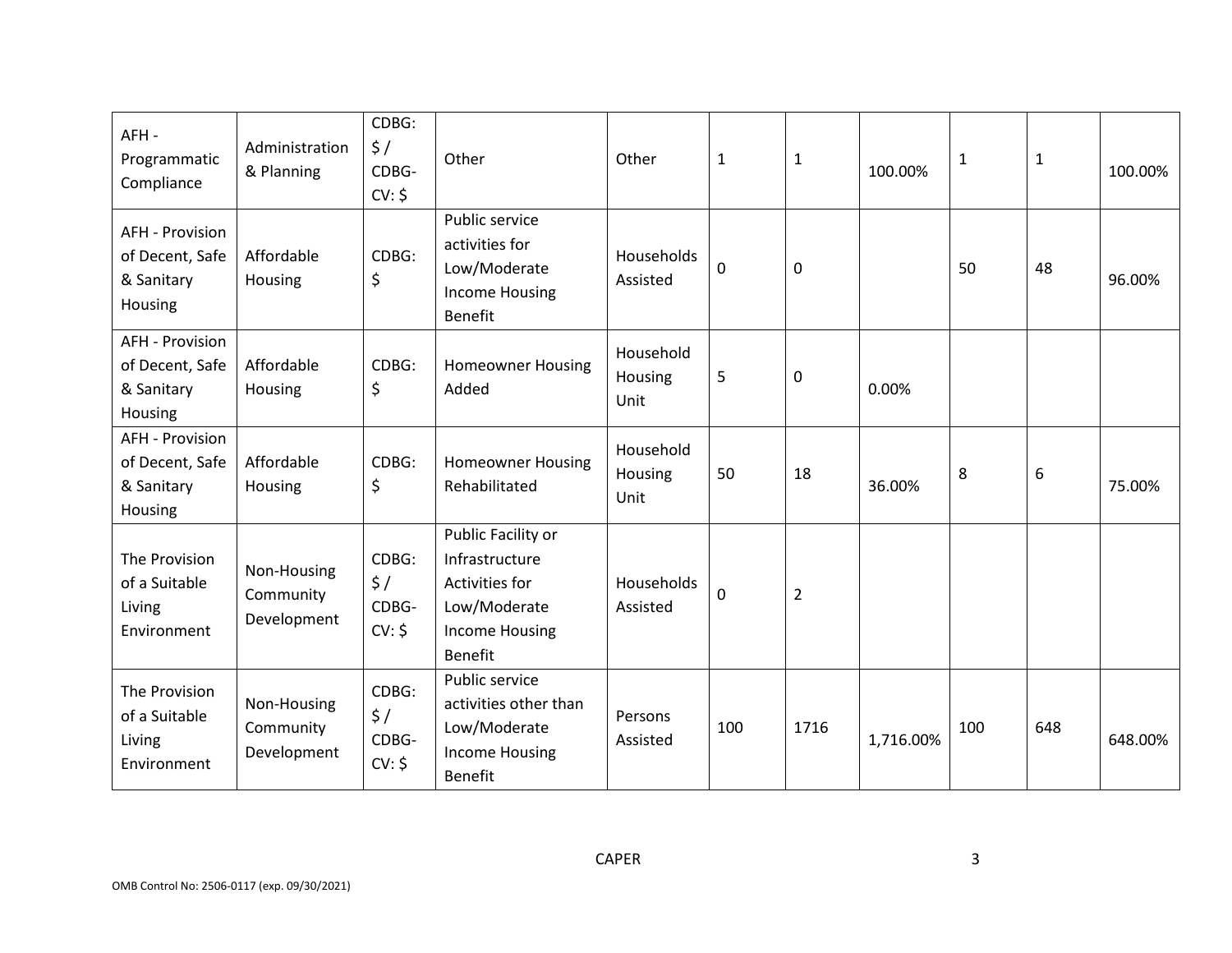| The Provision<br>of a Suitable<br>Living<br>Environment | Non-Housing<br>Community<br>Development | CDBG:<br>$\frac{1}{2}$<br>CDBG-<br>CV: \$ | Public service<br>activities for<br>Low/Moderate<br><b>Income Housing</b><br><b>Benefit</b>                              | Households<br>Assisted        | $\overline{2}$ | $\overline{2}$   | 100.00%   |     |              |        |
|---------------------------------------------------------|-----------------------------------------|-------------------------------------------|--------------------------------------------------------------------------------------------------------------------------|-------------------------------|----------------|------------------|-----------|-----|--------------|--------|
| The Provision<br>of a Suitable<br>Living<br>Environment | Non-Housing<br>Community<br>Development | CDBG:<br>$\frac{1}{2}$<br>CDBG-<br>CV: \$ | <b>Homeless Person</b><br>Overnight Shelter                                                                              | Persons<br>Assisted           | 0              | $\boldsymbol{0}$ |           |     |              |        |
| The Provision<br>of Expanded<br>Economic<br>Development | Non-Housing<br>Community<br>Development | CDBG:<br>\$/<br>CDBG-<br>CV: \$           | Public Facility or<br>Infrastructure<br>Activities other than<br>Low/Moderate<br><b>Income Housing</b><br><b>Benefit</b> | Persons<br>Assisted           | 5              | $\overline{2}$   | 40.00%    |     |              |        |
| The Provision<br>of Expanded<br>Economic<br>Development | Non-Housing<br>Community<br>Development | CDBG:<br>$\frac{1}{2}$<br>CDBG-<br>CV: \$ | Facade<br>treatment/business<br>building rehabilitation                                                                  | <b>Business</b>               | $\mathbf 0$    | 9                |           | 8   | $\mathbf{1}$ | 12.50% |
| The Provision<br>of Expanded<br>Economic<br>Development | Non-Housing<br>Community<br>Development | CDBG:<br>$\frac{1}{2}$<br>CDBG-<br>CV: \$ | Jobs created/retained                                                                                                    | Jobs                          | 100            | 111              | 111.00%   | 100 | 13           | 13.00% |
| The Provision<br>of Expanded<br>Economic<br>Development | Non-Housing<br>Community<br>Development | CDBG:<br>\$/<br>CDBG-<br>CV: \$           | <b>Businesses assisted</b>                                                                                               | <b>Businesses</b><br>Assisted | 5              | 98               | 1,960.00% | 67  | 12           | 17.91% |

**Table 1 - Accomplishments – Program Year & Strategic Plan to Date**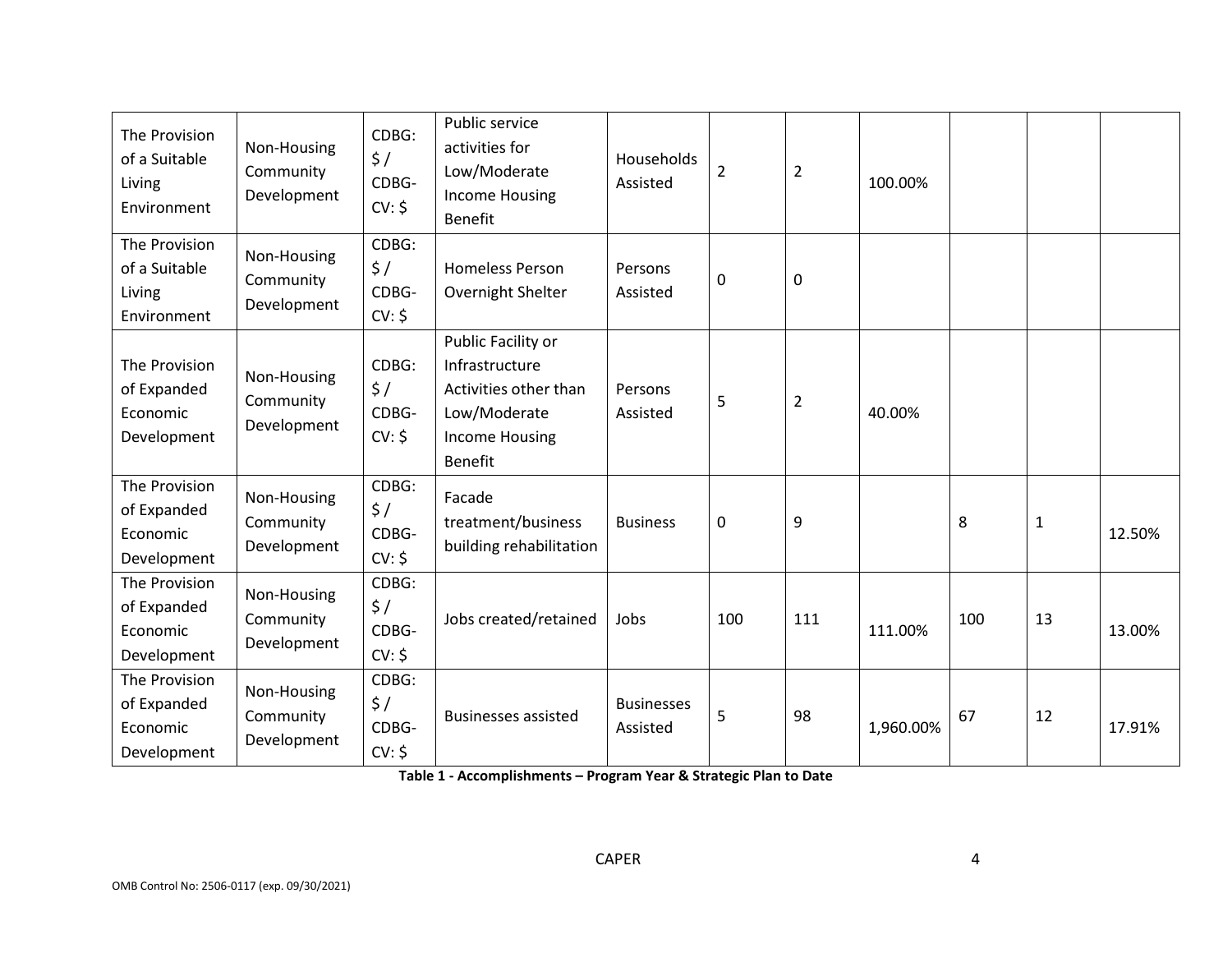## **Assess how the jurisdiction's use of funds, particularly CDBG, addresses the priorities and specific objectives identified in the plan, giving special attention to the highest priority activities identified.**

The City of Cuyahoga Falls 2021 Action Plan Priorities

**Programmatic Compliance and Planning:** Federal funds were used to carry out CDBG related activities, such as the salary of our CDBG Administrator, Furthering Fair Housing activities, support of the local Continuum of Care's HMIS system and administrative costs for the implementation of a Master Public Arts Plan. CDBG-CV previously allocated to Admin continued be used to pay salaries earned while administering 42 COVID-19 small business working capital grants and to purchase supplies necessary for the administration of COVID-19 funds.

**The Provision of a Suitable Living Environment:** The City carried out a variety of public service activities to enhance the quality of life of low-tomoderate income individuals throughout the City. These programs included such services as assistance to a local food pantry that provided 548 families with food, assistance to a non-profit to help allow 8 senior citizens to live independently and providing assistance to a non-profit to help bring a STEM program to 92 low-to-moderate income students attending 2 Cuyahoga Falls grade schools.

**The provision of Decent, Safe and Sanitary Housing:** The City used \$53,159.50 of Federal dollars and/or resources to increase the amount of decent, safe and sanitary housing throughout the City. This goal was accomplished through an owner-occupied rehabilitation program and the Senior Snow Removal program for 48 income qualified homeowners over the age of 65 or disabled. Due to the pandemic, 5 out of the normal 8 home rehabilitation activities were completed with 3 in progress at the time this CAPER was written.

**Increased Affordable Housing:** Funds will be used to support Community Based Development Organizations to build new homes for income qualified families. The City of Cuyahoga Falls may also provide support referring to acquisition, site clearance or site improvement. CDBG funds may also be used to provide down payment assistance through CBDOs and/or CHODOs who also provide homeowner education programs. Projects under construction will be reported on the 2022 CAPER.

**Expanded Economic Development:** Expanded Economic opportunities through creation and/or preservation of jobs mainly directed towards low-to-moderate income individuals. Cuyahoga Falls leverages funds with developers, businesses and other agencies to assist new businesses, expand economic opportunities to new and existing businesses, create and maintain jobs for people who work and live in the City . In 2021, 13 businesses were awarded a total of \$256,140 in funding that will result in 8 full-time jobs for low-to-moderate income individuals. A total of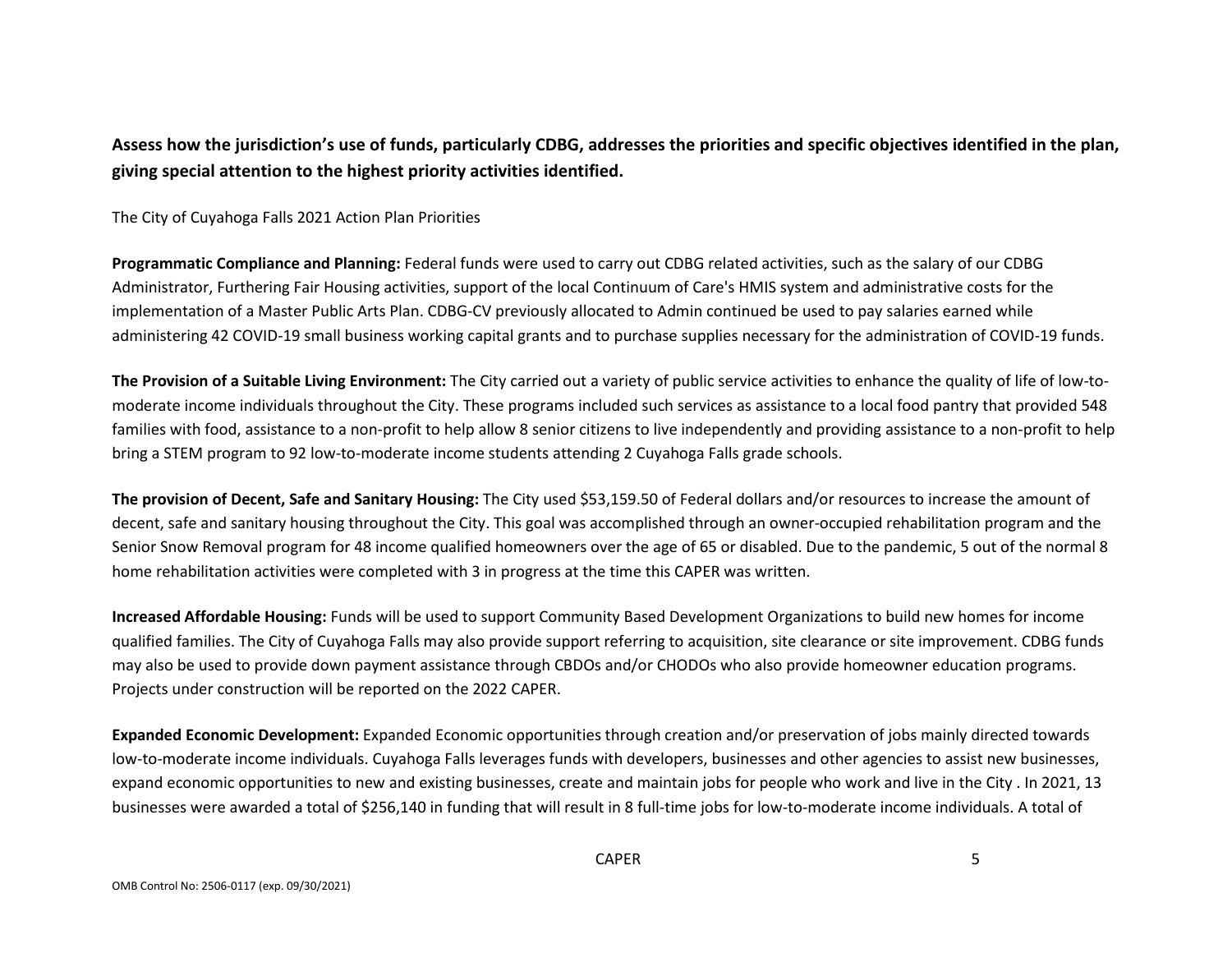\$210,000.00 in CDBG-CV funds were used in 2021 to assist 42 small businesses in the City of Cuyahoga Falls during the COVID-19 pandemic. 20 full-time and 26 part-time jobs were retained due to CDBG-CV assistance.

**Infrastructure:** CDBG funds may be utilized as necessary, in low-to-moderate income areas to improve the overall aesthetics and safety of the area. Projects include, but are not limited to, water line replacement, installation of public roads, lighting and streetscape, which includes public artwork. Although infrastructure projects were identified, these activities will begin in 2022 and reported when they are complete.

**Public Facilities and Improvements:** The CDBG program identifies publicly-owned facilities and infrastructure such as, streets, playgrounds, parks, underground utilities, and buildings owned by non-profits that are open to the general public, as Public Facilities and Improvements. Safe and accessible infrastructure is essential to quality of life, community diversity and stability. The City expended \$78,707.77 to remove archritectural barriers providing the Quirk Cultural Center, with ADA accessible bathrooms.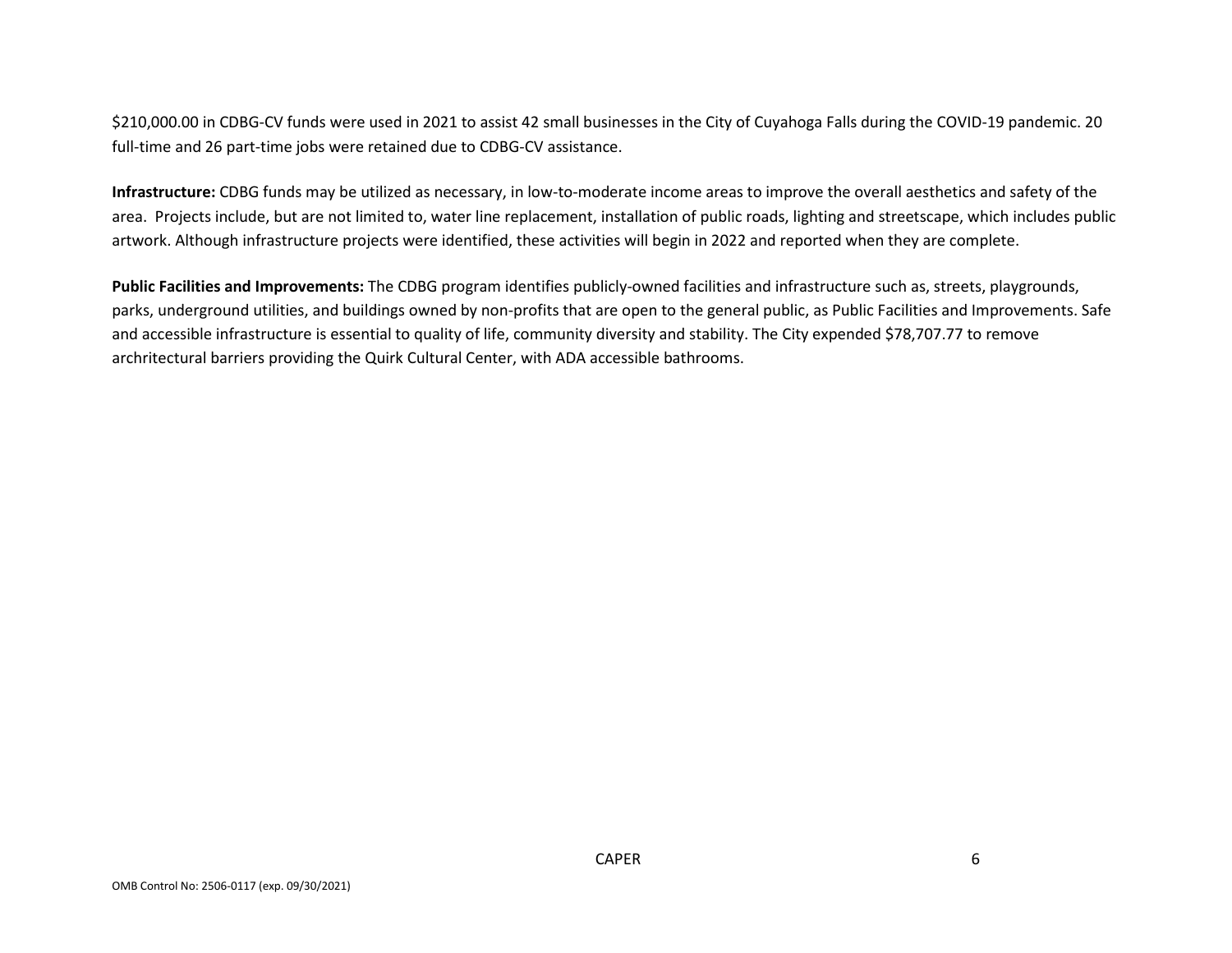# **CR-10 - Racial and Ethnic composition of families assisted**

**Describe the families assisted (including the racial and ethnic status of families assisted). 91.520(a)** 

|                                           | <b>CDBG</b> |
|-------------------------------------------|-------------|
| White                                     | 498         |
| <b>Black or African American</b>          | 108         |
| Asian                                     | 94          |
| American Indian or American Native        |             |
| Native Hawaiian or Other Pacific Islander |             |
| <b>Total</b>                              | 702         |
| Hispanic                                  |             |
| Not Hispanic                              |             |

#### **Table 2 – Table of assistance to racial and ethnic populations by source of funds**

#### **Narrative**

Individuals self-report their racial and ethinic status. According to the 2020 Census, Race and Hispanic Origin estimates as of July 1, 2021 show that 88.9% of Cuyahoga falls population report as being white, 4.9% report as black or African American, 0.1% report as American Indian, 3% report as Asian, and 1.8% report as being of Hispanic or Latino origin. Although the population percentages show a decreased number of minority residents living in Cuyahoga Falls, assistance to Black or African American residents increased in 2021 by almost 32% and, Asian residents show a substantial increase of 370% over assistance provided in 2020. An increase in assistance to minority residents may be a result of improved program outreach. Those assisted in the statistics above, received assistance through housing rehabiitation, independent-living, food assistance, snow removal, furthering fair housing initiatives and/or a STEM course for grade school students, where at least 51% of all students served are from lowto-moderate income families..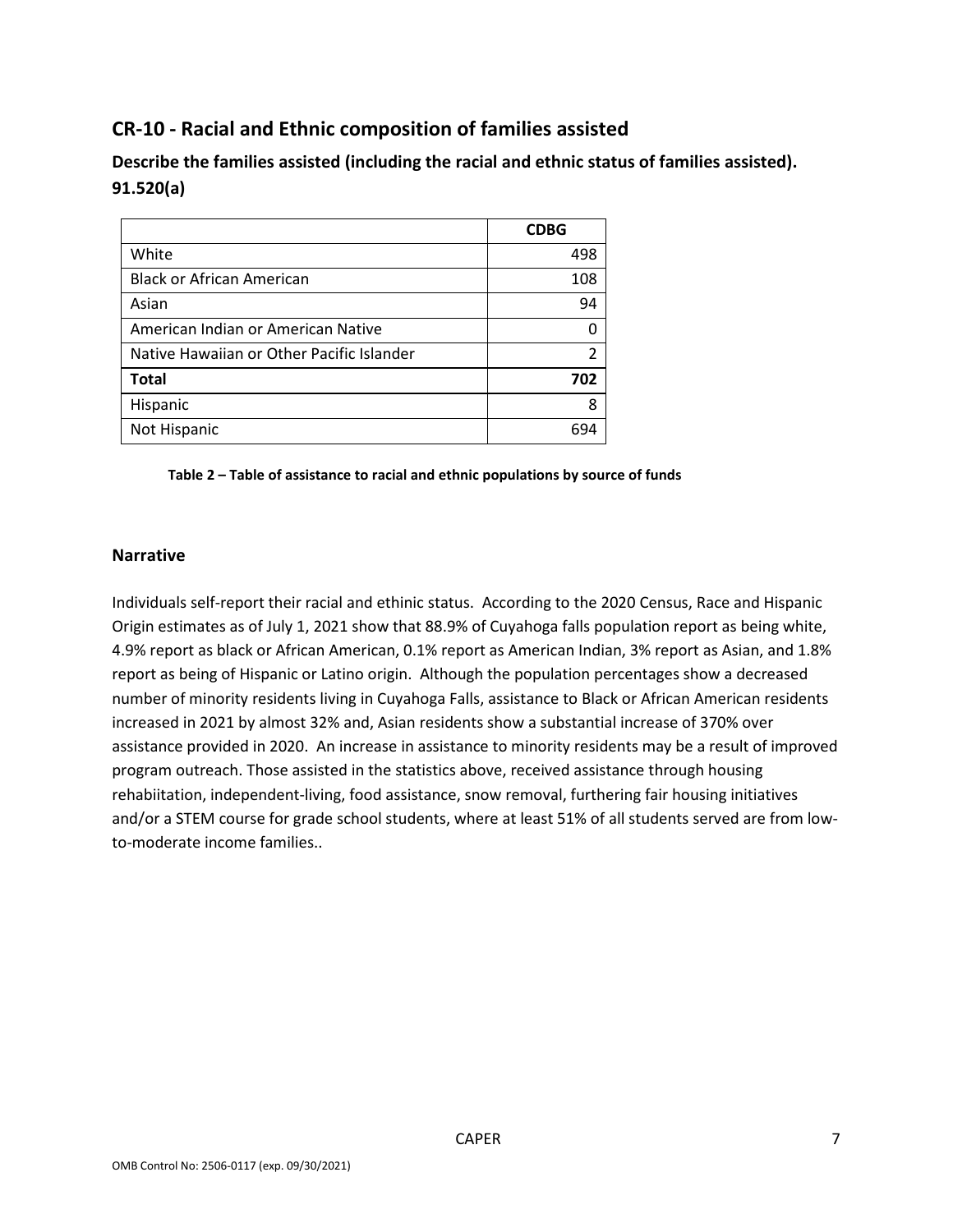# **CR-15 - Resources and Investments 91.520(a)**

| <b>Source of Funds</b> | Source           | <b>Resources Made</b><br>Available | <b>Amount Expended</b><br><b>During Program Year</b> |
|------------------------|------------------|------------------------------------|------------------------------------------------------|
| CDBG                   | public - federal | 2,130,758                          | 888,171                                              |

#### **Identify the resources made available**

**Table 3 - Resources Made Available**

#### **Narrative**

According to the data captured in the chart above and the PR26 report, The City had \$2,130,757.53 in resources made available (\$662,939.00 in 2021 entitlement funds, \$193,381.83 in 2021 program income and \$1,264,436.70 in previous years' funds). In 2021, the City expended \$888,171.35 with \$1,242,586.18 remaining to expend.

| <b>Target Area</b>        | <b>Planned Percentage of</b> | <b>Actual Percentage of</b> | <b>Narrative Description</b> |
|---------------------------|------------------------------|-----------------------------|------------------------------|
|                           | <b>Allocation</b>            | <b>Allocation</b>           |                              |
| CITY-WIDE                 | 100                          | 100                         | City-Wide                    |
| <b>HESLOP</b>             |                              |                             |                              |
| <b>NEIGHBORHOOD</b>       |                              |                             |                              |
| <b>SOUTH FRONT STREET</b> |                              |                             |                              |
| South State Road          |                              |                             |                              |

#### **Identify the geographic distribution and location of investments**

**Table 4 – Identify the geographic distribution and location of investments**

#### **Narrative**

The City utilizes CDBG funds on a city-wide basis to ensure an increased quality of life for all low-tomoderate income residents.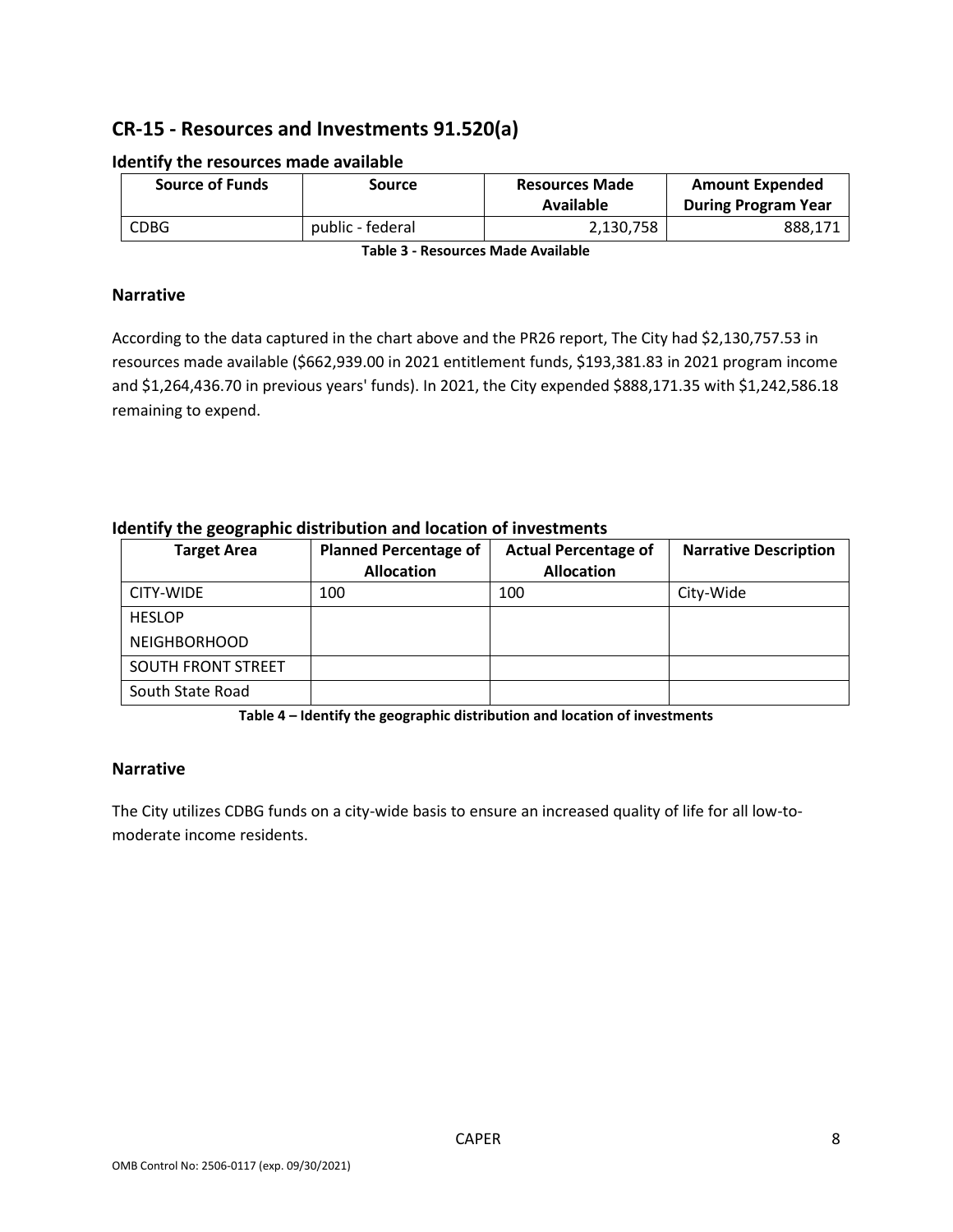### **Leveraging**

**Explain how federal funds leveraged additional resources (private, state and local funds), including a description of how matching requirements were satisfied, as well as how any publicly owned land or property located within the jurisdiction that were used to address the needs identified in the plan.**

Although the CDBG program does not require a match in funding for its activities, the City does strive to match private, state, and local dollars in every CDBG activity when feasibly possible. The City works with the County of Summit to leverage funds through their Home Weatherization Program, allowing residents to recieve energy efficiency improvements at no cost to the resident. If lead paint is discovered through the City's minor home rehabilitation program, and the homeowner has a child under the age of 6, the City refers the project to Summit County as part of the Lead Based Paint Hazard Reduction Program. The City also matches \$1,000 per home for lead abatement with the Summit County Public Health Department.

In its economic development activities, the City provides the appropriate form of gap financing needed by an individual or business to leverage funds with private, local and state funding. All economic development grants require matching from the business. In other words, if the City provides a \$10,000.00 equipment grant, the business must provide receipts to reflect that they have spent \$10,000.00 of their own funding as well.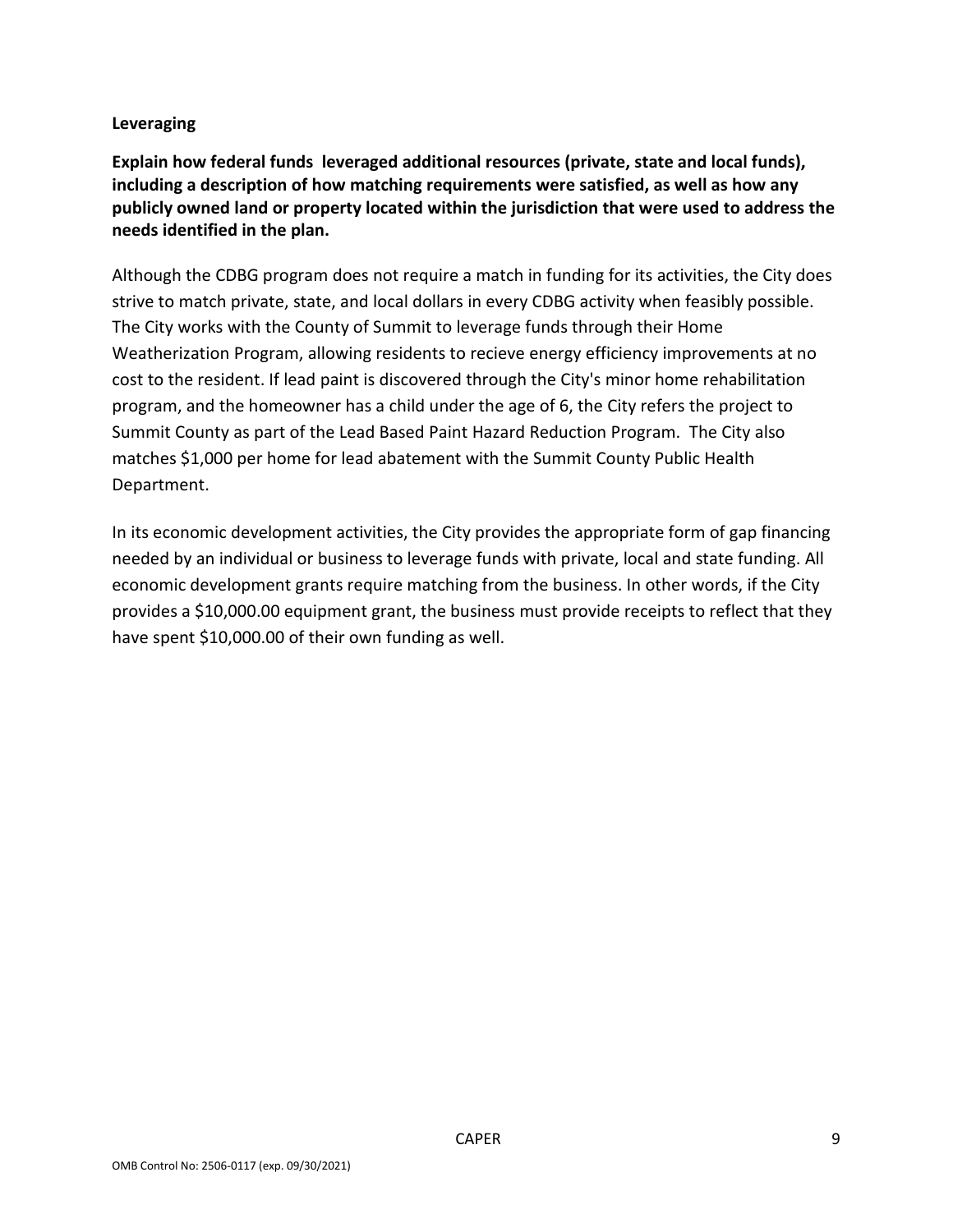# **CR-20 - Affordable Housing 91.520(b)**

**Evaluation of the jurisdiction's progress in providing affordable housing, including the number and types of families served, the number of extremely low-income, low-income, moderate-income, and middle-income persons served.**

|                                          | <b>One-Year Goal</b> | Actual |
|------------------------------------------|----------------------|--------|
| Number of Homeless households to be      |                      |        |
| provided affordable housing units        |                      |        |
| Number of Non-Homeless households to be  |                      |        |
| provided affordable housing units        | 8                    |        |
| Number of Special-Needs households to be |                      |        |
| provided affordable housing units        |                      |        |
| <b>Total</b>                             | 8                    |        |

**Table 5 – Number of Households**

|                                        | <b>One-Year Goal</b> | Actual |
|----------------------------------------|----------------------|--------|
| Number of households supported through |                      |        |
| <b>Rental Assistance</b>               | 0                    |        |
| Number of households supported through |                      |        |
| The Production of New Units            |                      |        |
| Number of households supported through |                      |        |
| <b>Rehab of Existing Units</b>         | 8                    |        |
| Number of households supported through |                      |        |
| <b>Acquisition of Existing Units</b>   | 0                    |        |
| <b>Total</b>                           | 9                    |        |

**Table 6 – Number of Households Supported**

### **Discuss the difference between goals and outcomes and problems encountered in meeting these goals.**

In 2021, the City continued to provide an owner-occupied rehabilitation program to low-to-moderate income individuals. Through this program, the City was able to provide a 0% percent interest deferred loan to low-to-moderate income individuals, that only becomes due and payable upon sale or transfer of the property or if the unit is no longer owner-occupied. As mentioned previously, the City leverages funds with the County of Summit Home Weatherization Program to allow homeowners to receive energy efficiency improvements at zero cost to them. No Cuyahoga Falls homes were identified by the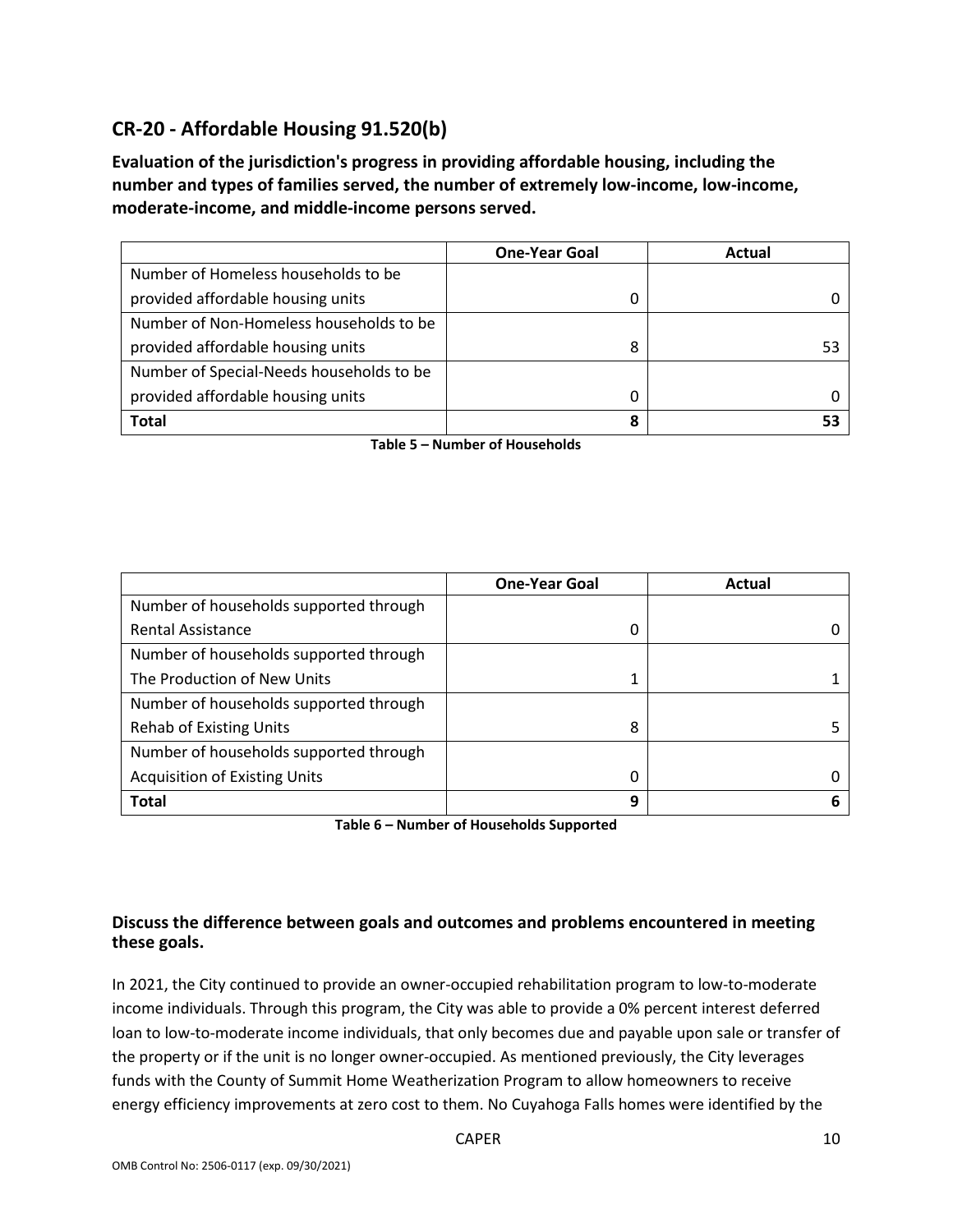Summit County in program year 2021, that required the Home Weatherization program. This program allows the City to ensure that affordable, decent, safe and sanitary homes are provided to its low-tomoderate income residents.

The City had a one-year goal of assisting 8 households, and assisted 5. The COVID-19 pandemic continues to cause supply chain issues which has dramatically slowed down project completion. The City also purchased property that was donated to Habitat for Humanity through the Increased Affordable Housing Program, adding low-mod housing to the City's inventory. The City supported 48 senior or disabled income qualified homeowners through the Owner-Occupied Housing Senior Snow Removal Program.

### **Discuss how these outcomes will impact future annual action plans.**

Future annual action plans will only be impacted if supply chain issues and contractor availability continue to affect the number of homes that can be rehabilitated on an annual basis.

**Include the number of extremely low-income, low-income, and moderate-income persons served by each activity where information on income by family size is required to determine the eligibility of the activity.**

| <b>Number of Households Served</b> | <b>CDBG Actual</b> | <b>HOME Actual</b> |
|------------------------------------|--------------------|--------------------|
| <b>Extremely Low-income</b>        | 11                 |                    |
| Low-income                         | 30                 |                    |
| Moderate-income                    | 12                 |                    |
| <b>Total</b>                       | 53                 |                    |

**Table 7 – Number of Households Served**

#### **Narrative Information**

[Intentionally left blank]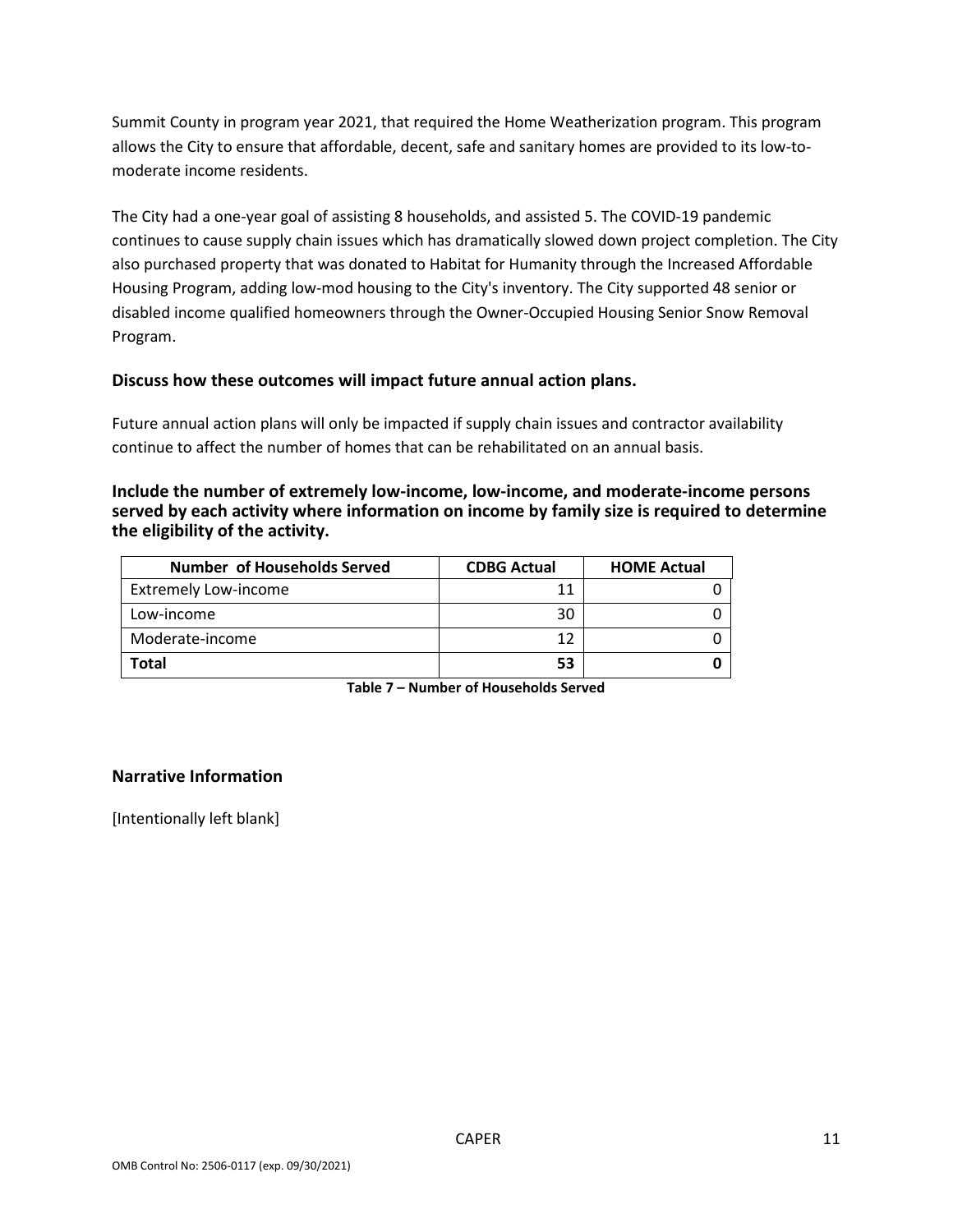# **CR-25 - Homeless and Other Special Needs 91.220(d, e); 91.320(d, e); 91.520(c)**

**Evaluate the jurisdiction's progress in meeting its specific objectives for reducing and ending homelessness through:**

## **Reaching out to homeless persons (especially unsheltered persons) and assessing their individual needs**

The City is a partner agency with the Summit County Continuum of Care (CoC). The CoC consists of partner agencies and housing providers who receive Federal Funding that collaborate on policies and procedures to meet the needs of the homeless persons throughout Summit County. Through this collaboration, the CoC ensures that assistance reaches the largest number of homeless persons possible in a cost-effective manner. The CoC is able to provide a central intake for persons who are homeless or about to become homeless. A person facing homelessness is able to call one central line that is able to provide housing referrals based on the length of need/stay. It also maintains a prioritized waitlist and makes referrals to the CoC permanent and transitional housing programs, as well as, maintaining a prioritized wait list for family shelter providers.

Partner Agencies of the CoC, such as Community Support Services and Safe Landing Youth perform street outreach to homeless individuals who are living in situations that are unfit for habitation, such as neighborhood parks, abandoned buildings and encampments throughout the community. Individuals from these organizations attempt to perform triage and provide referrals that connect people with supportive services, such as those for substance abuse and mental health issues.

CoC partner agency members also perform a HUD mandated Point in Time Count for persons who are experiencing homelessness. The Point in Time Count includes those individuals living in and outside of shelters and is usually conducted at the end of January. Volunteers conduct street outreach at this time and offer homeless individuals information on resources available to them, bus passes and/or necessary food and clothing. Due to high levels of COVID-19 in January 2021, counting was limited to shelters and known encampments.

### **Addressing the emergency shelter and transitional housing needs of homeless persons**

Summit County has a limited amount of shelter beds available to those experiencing homelessness, the majority of those available are inside the City of Akron. The two largest shelters, Haven of Rest and ACCESS are located within the City of Akron. Haven of Rest is the primary shelter for males experiencing homelessness and ACCESS, Harvest Home and the Battered Women's shelter primarly serve women and their children. Shelter Care provides shelter for unaccompanied youth ages 10 through 17. HM Life Opportunity Services (HMLOS), the Ohio Multi-County Development Corporation (OMCDC), Community Support Services, Haven of Rest, Battered Women's Shelter, Legacy II and Summit County Children Services provide transitional housing beds within the community and prioritize those being served in their programs by taking referrals directly from shelters or those living on the streets or target those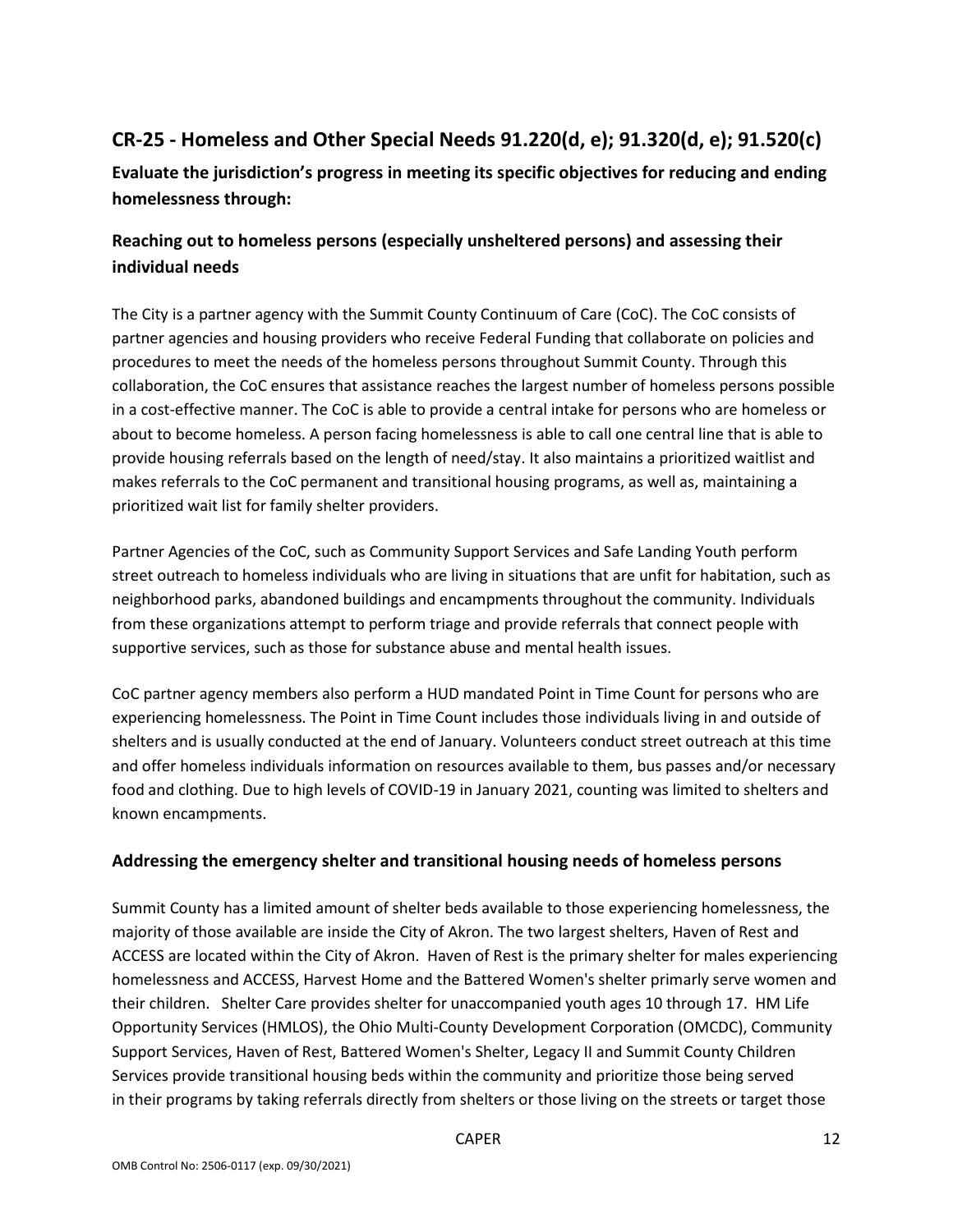with the greatest needs, such as those suffering from alcohol or substance abuse, those with mental health issues.

**Helping low-income individuals and families avoid becoming homeless, especially extremely low-income individuals and families and those who are: likely to become homeless after being discharged from publicly funded institutions and systems of care (such as health care facilities, mental health facilities, foster care and other youth facilities, and corrections programs and institutions); and, receiving assistance from public or private agencies that address housing, health, social services, employment, education, or youth needs**

The CoC have beds dedicated to the Chronic Homeless population including several programs that adopt a Housing First model designed to triage Chronic Homeless with housing as the first step towards stabilization. Chronically homeless persons are prioritized for referral to these permanent housing beds, and our CoC hopes to meet the Federal goal of ending Chronic Homelessness in our community. The Summit CoC and its Central Intake follow HUD policies regarding prioritization for those requiring housing assistance including placement of individuals with multiple barriers to otherwise secure housing. Once housed, residents can receive treatment for issues such as, substance abuse, mental illness or physical problems that often keep a person homeless.

The CoC has adapted the policies set forth by HUD Release CPD-14-012, issued July 28, 2014 which sets a guideline for placement in CoC housing according to applicant need. Beds within the CoC housing stock should be prioritized for applicants that are Chronically Homeless and/or have multiple barriers to achieving housing stability. Moreover, the HUD release advises communities to rededicate Permanent Supportive Housing (PSH) beds to those that fit the criteria for classification as Chronic Homeless. They have initiated this process and a number of their PSH beds which are not currently allocated to serve the Chronically Homeless and will make them available upon bed turnover and if the need is still there. Through the use of Central Intake, applicants will be assessed with a Vulnerability Index to determine those with the greatest need for PSH or Transitional Housing. Those with the highest needs will be prioritized for available PSH beds and programs. Applicants with lower needs or barriers will be referred to programs such as Rapid Re-Housing and Homeless Prevention for short-term assistance designed to bridge the gap from a temporary crisis to housing stability. Currently, Summit County is operating both Homeless Prevention and Rapid Re-Housing (HPRP) for those individuals in a shelter or facing eviction from existing housing. Additionally, RRHP programs for Veterans and Veteran families are being operated within the county. HPRP programs combine short-term assistance up to 9 months and Case Management and Life Skills programming designed to help residents stabilize from a housing crisis. Summit County has designated CoC beds for homeless young adults and young adults emancipating from Children Services Custody. It is worth noting that the need for all these types of housing programs far exceeds the current supply.

# **Helping homeless persons (especially chronically homeless individuals and families, families with children, veterans and their families, and unaccompanied youth) make the transition to permanent housing and independent living, including shortening the period of time that**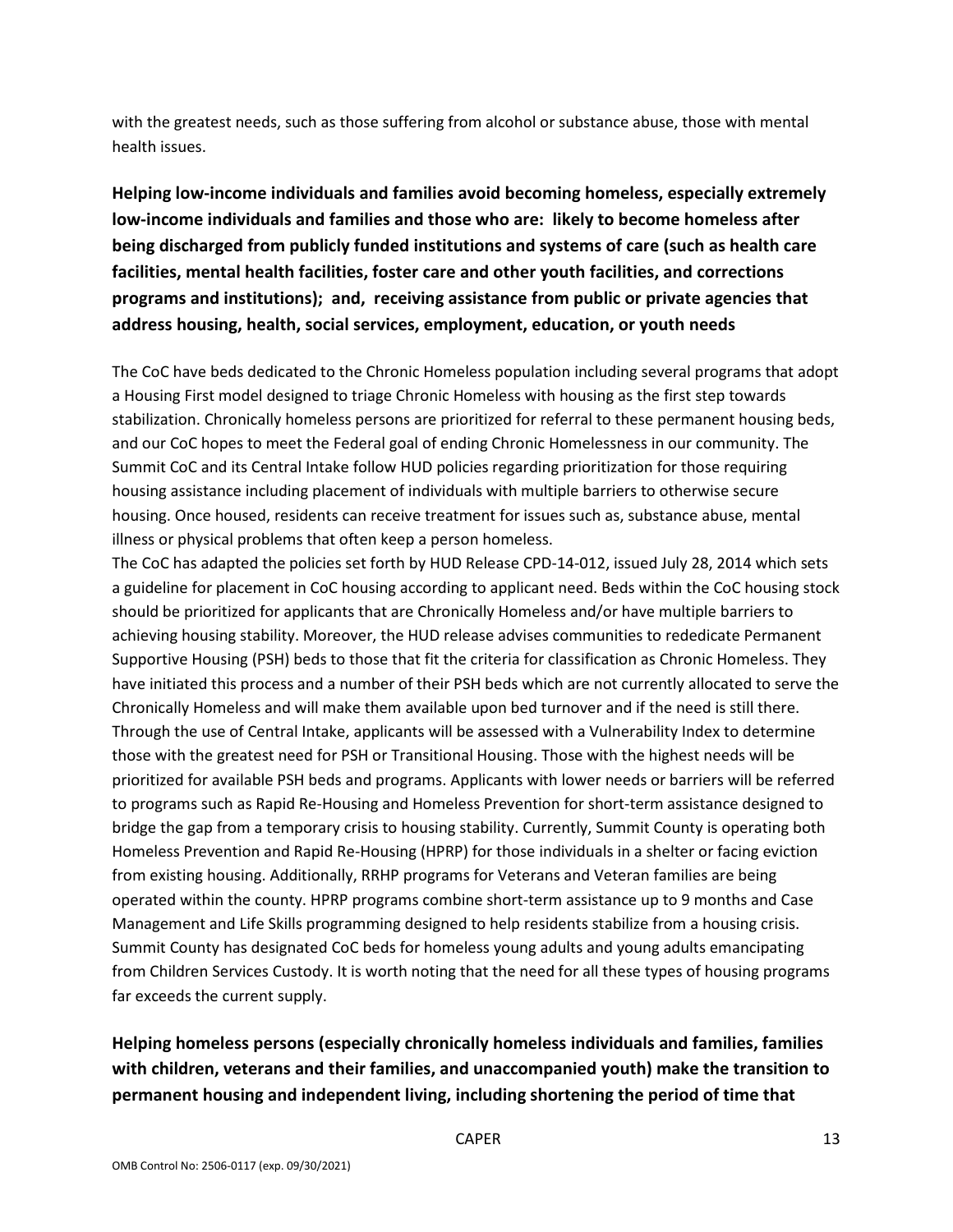# **individuals and families experience homelessness, facilitating access for homeless individuals and families to affordable housing units, and preventing individuals and families who were recently homeless from becoming homeless again**

Summit County relies on the aforementioned CoC housing stock to address the needs of those persons emerging from public institutions, health care centers, or emancipating from foster care. These persons often face a lengthy wait period between their discharge and the availability of housing, leaving them in a vulnerable state for recidivism and exploitation. Some faith-based organizations exist to serve a small percentage of those persons re-entering from corrections facilities, but there are often long wait lists for these beds. The Summit County community does operate various hotlines and support groups to connect people with services and opportunities that are available, but those resources remain very limited.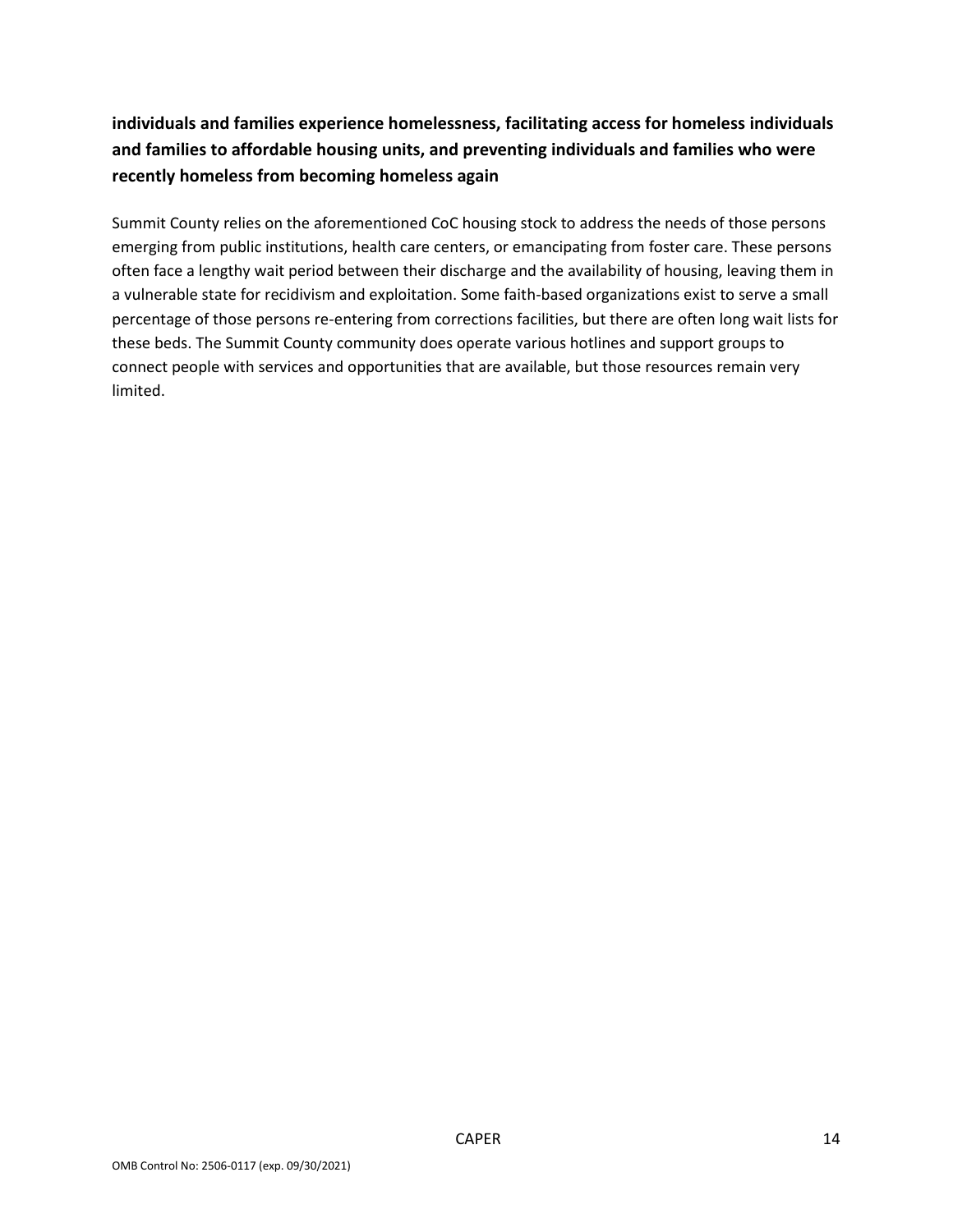# **CR-30 - Public Housing 91.220(h); 91.320(j)**

### **Actions taken to address the needs of public housing**

The City does not own or operate public housing. Akron Metropolitian Housing Authority (AMHA) is the local Public Housing Authoirty for our area. The City works in conjunction with AMHA to address public housing needs and/or concerns, including fair housing services.

### **Actions taken to encourage public housing residents to become more involved in management and participate in homeownership**

The City does not take any actions to encourage public housing residents to become more involved in management and particiapte in homeownership as we do not administer Public Housing Authority funds. This is an action that is carried out by AMHA.

### **Actions taken to provide assistance to troubled PHAs**

As the City is not responsible for PHA funds, it does not evaluate the status or condition of PHAs. This is an action that is carried out by AMHA.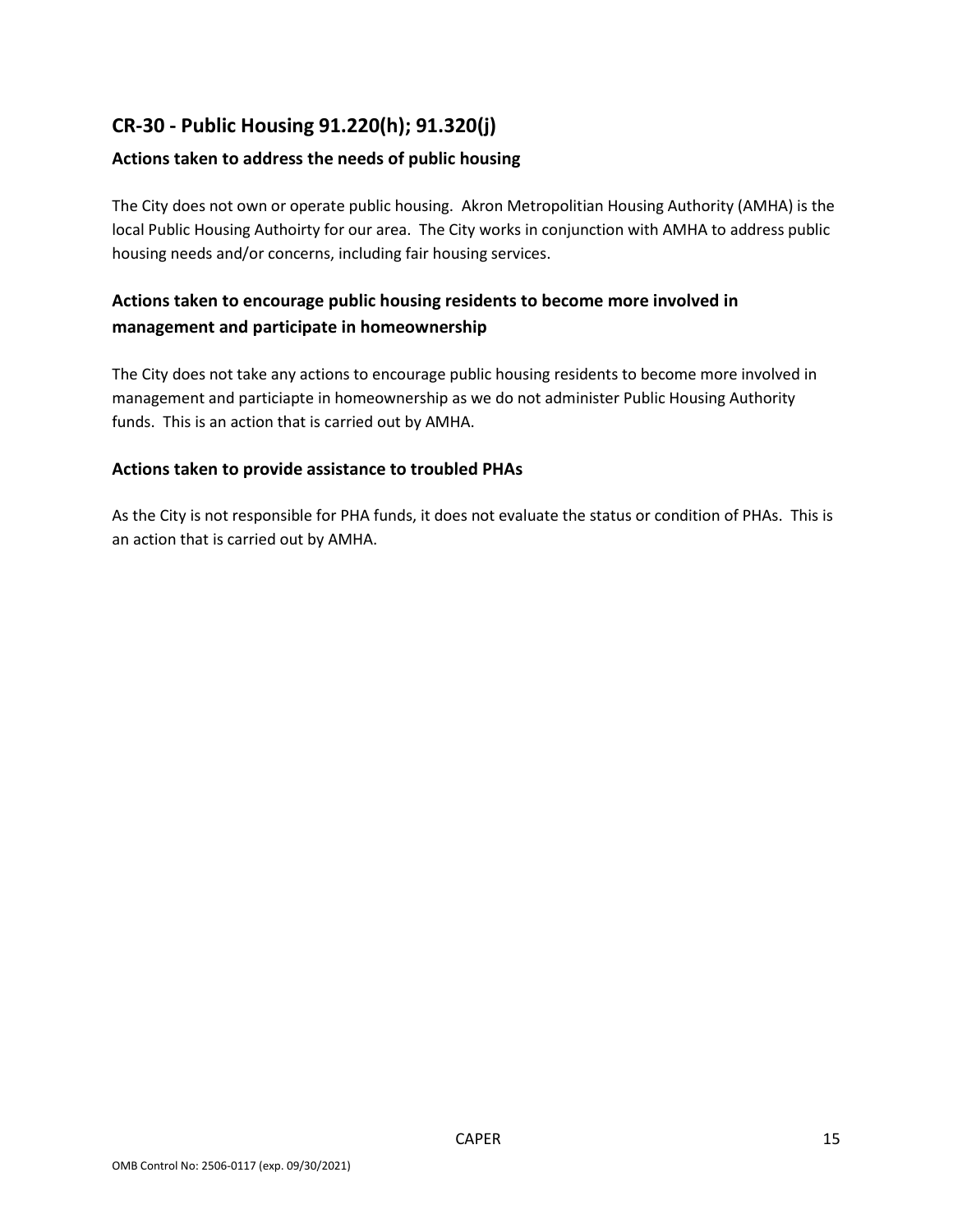# **CR-35 - Other Actions 91.220(j)-(k); 91.320(i)-(j)**

**Actions taken to remove or ameliorate the negative effects of public policies that serve as barriers to affordable housing such as land use controls, tax policies affecting land, zoning ordinances, building codes, fees and charges, growth limitations, and policies affecting the return on residential investment. 91.220 (j); 91.320 (i)**

The City is committed to reducing barriers to affordable housing. During the program year, the City continued to look for sites that could be acquired for the purpose of the development of affordable, decent, safe and sanitary housing for low-to-moderate income inviduals. In program year 2021 a vacant lot was donated to Habitat for Humanity of Summit County for development of affordable, decent, safe and sanitary housing for low-to-moderate income individuals. The City also works in conjunction with the Summit County Land Reutilization Corporation to identify tax delinquent properties and secure said properties for the Summit County Land Reutilization Corporations' home rehabilitation program.

### **Actions taken to address obstacles to meeting underserved needs. 91.220(k); 91.320(j)**

In Program Year 2021, the City provided snow removal and independent living services to low-tomoderate income senior citizens. The City also provided assistance to Good Neighbors of Cuyahoga Falls to provide meals and clothing to individuals in need. The City provided STEM program materials to lowto-moderate income students in 2 grade schools throughout the City. In addition to these services, we continued to provide an owner-occupied home rehabilitation program that was able to provide necessary improvements to individuals with a zero percent interest deferred loan that is due upon sale or transfer of the property or if the unit is no longer owner-occupied. Although no 2021 projects were identified, we continue to partner with the County of Summit to leverage funds with their Home Weatherization Program that provides energy efficiency improvements to low-to-moderate income homeowners, which in turn helps ensure that each homeowner is able to receive the maximum amount of assistance needed while improving their home.

The City of Cuyahoga Falls made physical modifications to the first floor restrooms at the Quirk Cultural Center, a public facility used primarily by the elderly. Funds were used through the Public Facilities and Improvements program to remove architectural barriers that restrict mobility and accessibility of elderly or handicapped persons. The City also assisted the Summit Housing Development Corporation, a community housing development organization, through an acquisition matching grant. The Other Real Property Improvements Program acquisition grant, provided assistance for the development of independent housing for persons living with a severe disability as defined by HUD.

### **Actions taken to reduce lead-based paint hazards. 91.220(k); 91.320(j)**

In 2021, the City has engaged Neighborhood Development Services (NDS) to administer its owneroccupied home rehabilitation program. NDS employs 2 licensed lead risk assessors and 2 licensed lead abatement contractors, all of which have an EPA RRP Certification. NDS is responsible for all 3rd party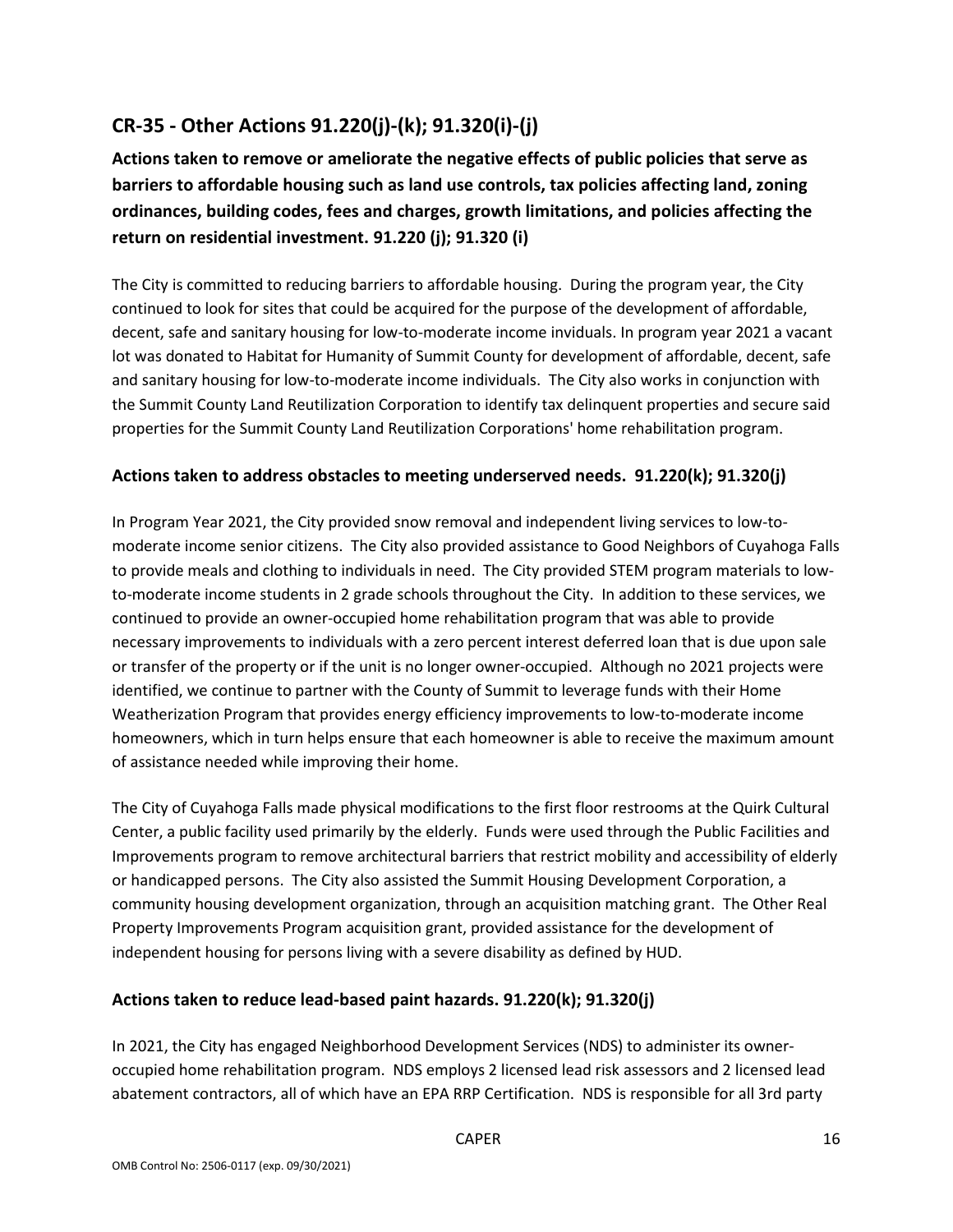risk assesments and lead paint inspections. If lead-based paint was suspected to be present, NDS is required to inspect, test and ensure all lead abatement was undertaken and performed in compliance with EPA and HUD regulations by a lead-abatement certiified contractor. During the 2021 program year, the City referred qualifying lead hazard cases to Summit County for abatement under their lead-hazard control grant. For program year 2021 through 2023, the City has an executed a Memorandum of Understanding with Summit County for their Combined General Health District Lead Based Hazard Control Program, to help ensure that the City leverages all federal funds when applicable. During program year 2021, the City matched Summit County's Combined General Health Destrict Lead Based Hazard Control Program and completed 1 lead abatement for a low-to-moderate income family in Cuyahoga Falls.

### **Actions taken to reduce the number of poverty-level families. 91.220(k); 91.320(j)**

As a partner agency of the Summit County Continuum of Care (CoC), the City participates in the Homeless Managment System (HMIS) to ensure a collection of reliable data regarding the use of homeless programs. All homeless service agencies throughout Summit County, regardless of their funding source, submit data into this sytem to ensure that our agency partners are able to have a better understanding of homelessness and what additional services and/or improvements are needed in the future. United Way of Summit County is the host agency for this system and utilizes their 2-1-1 information line to help provide resources to individuals throughout Summit County. 2-1-1 is able to provide resource information to individuals including food assitance programs, substance abuse treatment, mental health programs and disaster relief services. In 2021, the City provided a match of \$5,000 in CDBG funds to assist with this program.

The City also provided assistance to businesses to create and/or maintain jobs for low-to-moderate income individuals.

### **Actions taken to develop institutional structure. 91.220(k); 91.320(j)**

The Department of Development is responsible for administering the CDBG program throughout the City. It integrates planning and projects related to the goals set forth in our Five-Year Consolidated Plan. It will contintue to engage our community through public meetings, website postings and/or direct email requests when planning and implementing new programs funded through CDBG monies. The City does not plan duplicate services of other established and successful programs. The City's instituional structure is strong and well-coordinated without any duplication of services.

## **Actions taken to enhance coordination between public and private housing and social service agencies. 91.220(k); 91.320(j)**

The City will continue to work with social service agencies and non-profits to provide services for low-tomoderate income indivduals housing and service needs. We will continue our partnership with Habitat for Humanity to look for possible future sites to build affordable, decent, safe and sanitary housing units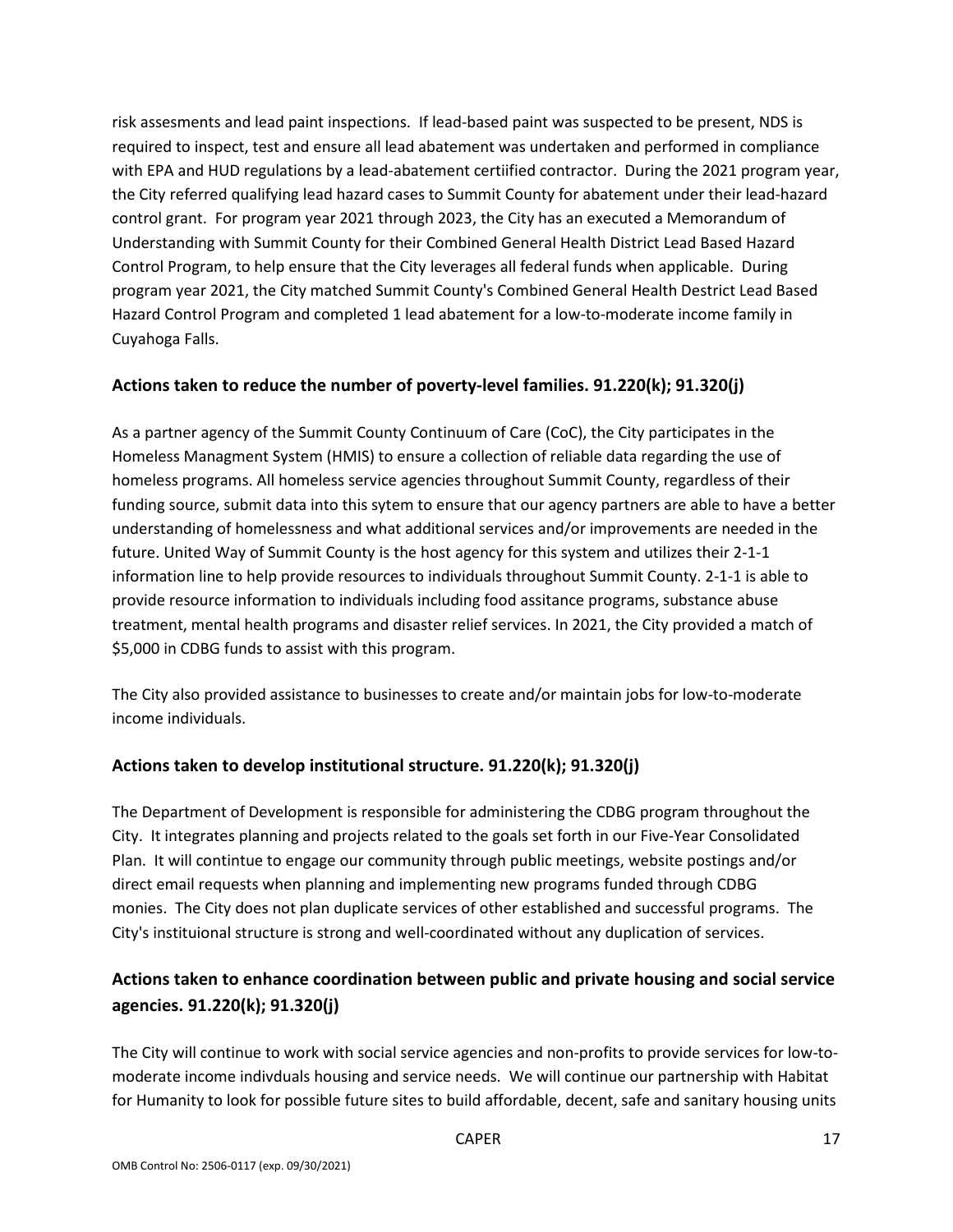throughout our City. The City will also continue its partnership with the Summit County Land Reutilization Corporation to identify homes tax delinquent properties and secure said properties for the Summit County Land Reutilization Corporation's home rehabilitation program. We will also work with other service agencies to provide fair housing services and any other services determined to be needed and/or beneificial to low-to-moderate income individuals. AMHA will continue to administer public housing programs and we will assist them as we are asked and needed to do so.

## **Identify actions taken to overcome the effects of any impediments identified in the jurisdictions analysis of impediments to fair housing choice. 91.520(a)**

The City of Cuyahoga Falls is committed to affirmatively furthering fair housing and to adopting an Action Plan that compliments and supports the Consolidated Plan. This Fair Housing Action Plan enhances and furthers equal opportunity in housing enabling residents to more readily seek, obtain, use and enjoy the housing that exists within the City. The plan adopts the programmatic objectives laid out in the opening of HUD's 1996 publication "Fair Housing Planning Guide," which gives guidance on this process: The Department of Housing and Urban Development is committed to eliminating racial and ethnic segregation, illegal physical and other barriers to persons with disabilities and other discriminatory practices in housing. Additionally, the Department will use all of its programmatic and enforcement tools to achieve this goal. The fundamental goal of HUD's fair housing policy is to make housing choice a reality through Fair Housing Planning (FHP).

During the 2021 program year, 315 residents received fair housing support through discrimination complaint services, Landlord/tenant and Housing Counseling, and Public Education and Outreach.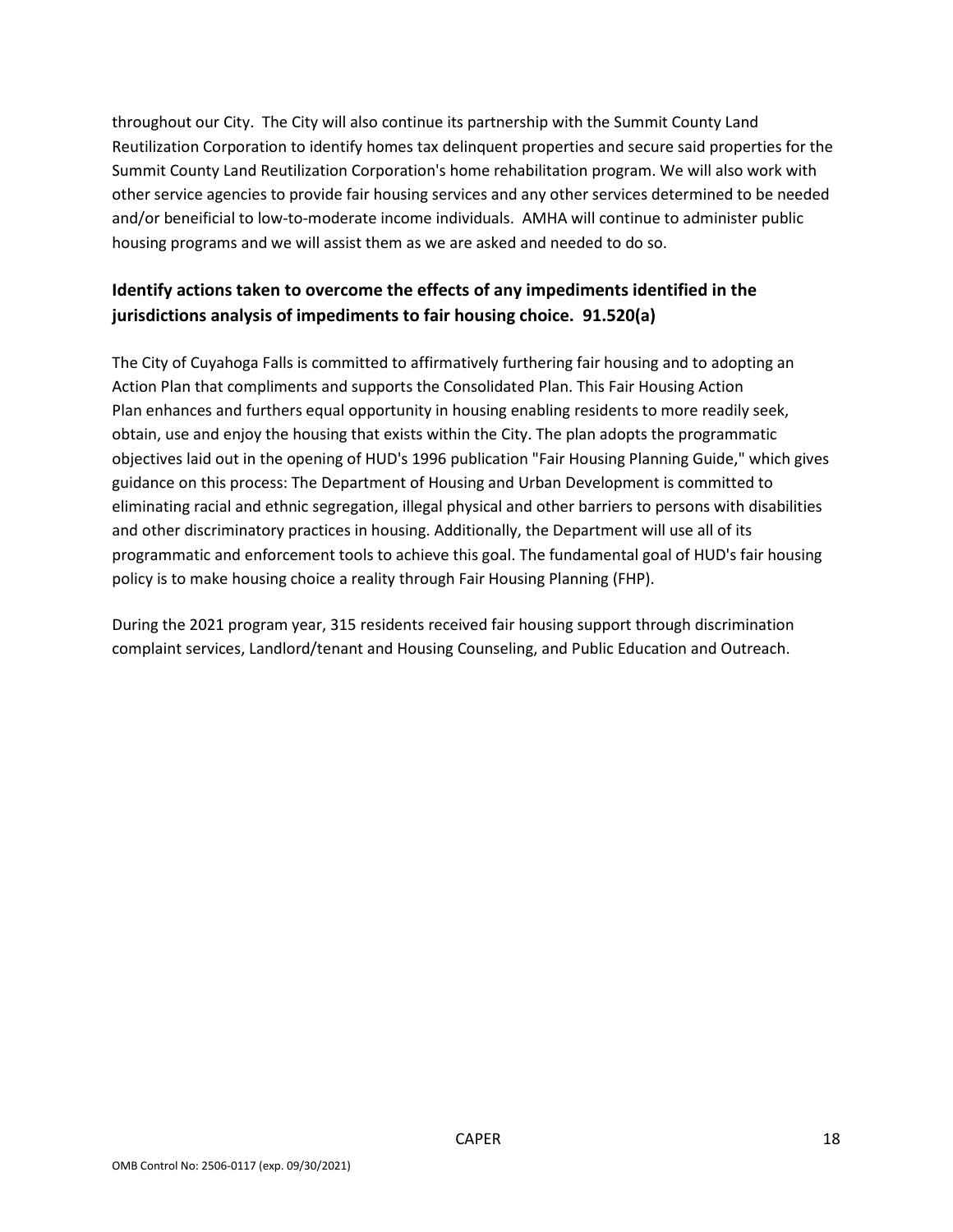### **CR-40 - Monitoring 91.220 and 91.230**

**Describe the standards and procedures used to monitor activities carried out in furtherance of the plan and used to ensure long-term compliance with requirements of the programs involved, including minority business outreach and the comprehensive planning requirements**

As specified in 24 CFR Part 85.40, the City of Cuyahoga Falls is responsible for the day to day operations of its program funding and activities to ensure compliance with all applicable federal, state and local program requirements. The monitoring responsibilities associated with the use of CDBG program funded activities will be carried out by the Development staff using a variety of methods to review compliance. Monitoring techniques will include phone conversations, written correspondence, desk monitoring and on-site monitoring visits. The Development Department will complete one monitoring visit per year per funded activity unless the project is identified as high risk. Projects which are determined to be at "higher risk" would then be monitored more frequently than "lower risk" projects. Regardless of the frequency with which a project is monitored by staff, the purpose and intent of any monitoring activity is to identify potential areas of noncompliance and assist the program recipient in making the necessary changes to allow for the successful completion of the activity. By identifying and correcting any compliance issue, the likelihood of efficient and effective services being delivered to the intended beneficiaries increases dramatically and ensures the continued success of both the program recipient and the entitlement program. In addition, the City's CDBG program is monitored annually for compliance by the State of Ohio.

The City is committed to supporting minority business growth and development and views viable MBE programs as an important element of an overall effort to encourage minority entrepreneurial activity in all of its CDBG funded programs. Consistent with Departmental policy as set forth at 24 CFR 85.36(e), the City strives to take affirmative steps to utilize MBE's to the greatest extent possible. Tools the City will use to facilitate utilization of minority entrepreneurs include, but are not limited to, the following: Identification of area minority businesses. Solicitation of such businesses whenever they are a potential source for supplies or services. Dividing total requirements into smaller tasks or quantities so as to permit maximum minority business participations. Using the services of the areas Minority Business Development Agency, the Small Business Administration and the State of Ohio's Office of Minority Business Development. The City utilizes Crain's Minority-Owned Business Directory. Not only does Crain's include businesses that are at least 51% minority-owned, the directory is open to LGBT certified and non-profits that focus on minority issues. The City also requires that prime contractors take the same affirmative steps with respect to subcontracting.

Our objective is to increase MBE participation in our programs. In 2021, as in prior years the City advertised in The Reporter, a local newspaper that provides news operated by and dedicated specifically to the Black and African-American population. The City sought out and specifically sent invitations to bid to minority owned businesses. Neighborhood Development Services, who provides activity delivery services through the Owner-Occupied Houme Rehabilitation Program, is required to send bid requests to MBE companies for every home rehabilitation project in an effort to increase opportunities for MBE